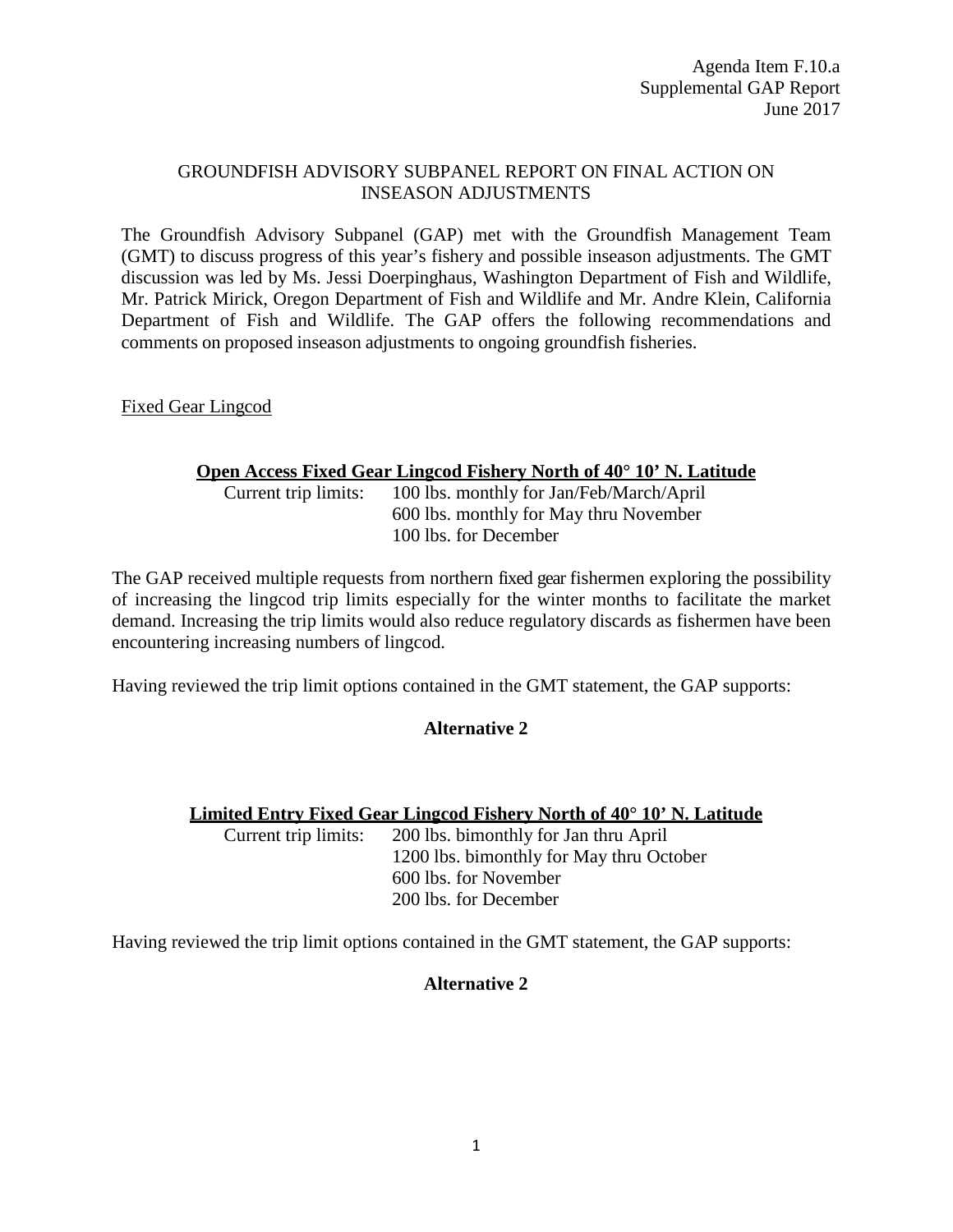# **Open Access Fixed Gear Lingcod Fishery South of 40° 10' N. Latitude**<br>Current trip limits: 100 lbs. monthly for Jan/Feb

100 lbs. monthly for Jan/Feb Closed March/April 400 lbs. monthly for May thru November 100 lbs. for December

The GAP has received multiple requests dating back to the previous specs cycle from southern fixed gear fishermen exploring the possibility of increasing the lingcod trip limits especially for the winter months to facilitate the market demand. Increasing the trip limits would also reduce regulatory discards as fishermen have been encountering increasing numbers of lingcod.

Having reviewed the trip limit options contained in the GMT statement, the GAP supports:

## **Alternative 2**

#### **Limited Entry Fixed Gear Lingcod Fishery South of 40° 10' N. Latitude**

Current trip limits: 200 lbs. bimonthly for Jan/Feb Closed March/April 800 lbs. bimonthly for May thru October 400 lbs. for November 100 lbs. for December

Having reviewed the trip limit options contained in the GMT statement, the GAP supports:

## **Alternative 2**

#### Non-trawl RCA

Representatives from the fixed gear industry have requested that the RCA line from 34˚ 27' N. Latitude to 40˚ 10' N. Latitude be moved from 30 fathoms out to 40 fathoms. This would provide better opportunity to nearshore longline fishermen that are restricted in waters within one nautical mile of the shore under California Department of Fish and Wildlife (CDFW) regulations. The opportunity to fish in deeper water would allow fixed gear fishermen to access more valuable species such as vermilion rockfish. This 40 fathoms rockfish conservation area (RCA) line request was analyzed under the 2017/2018 specifications package.

**The GAP supports moving the shoreward RCA line from 30 fathoms out to 40 fathoms thus creating an RCA from 40 fathoms to 125 fathoms between 34**° **27' N. Latitude And 40**° **10' N. Latitude.**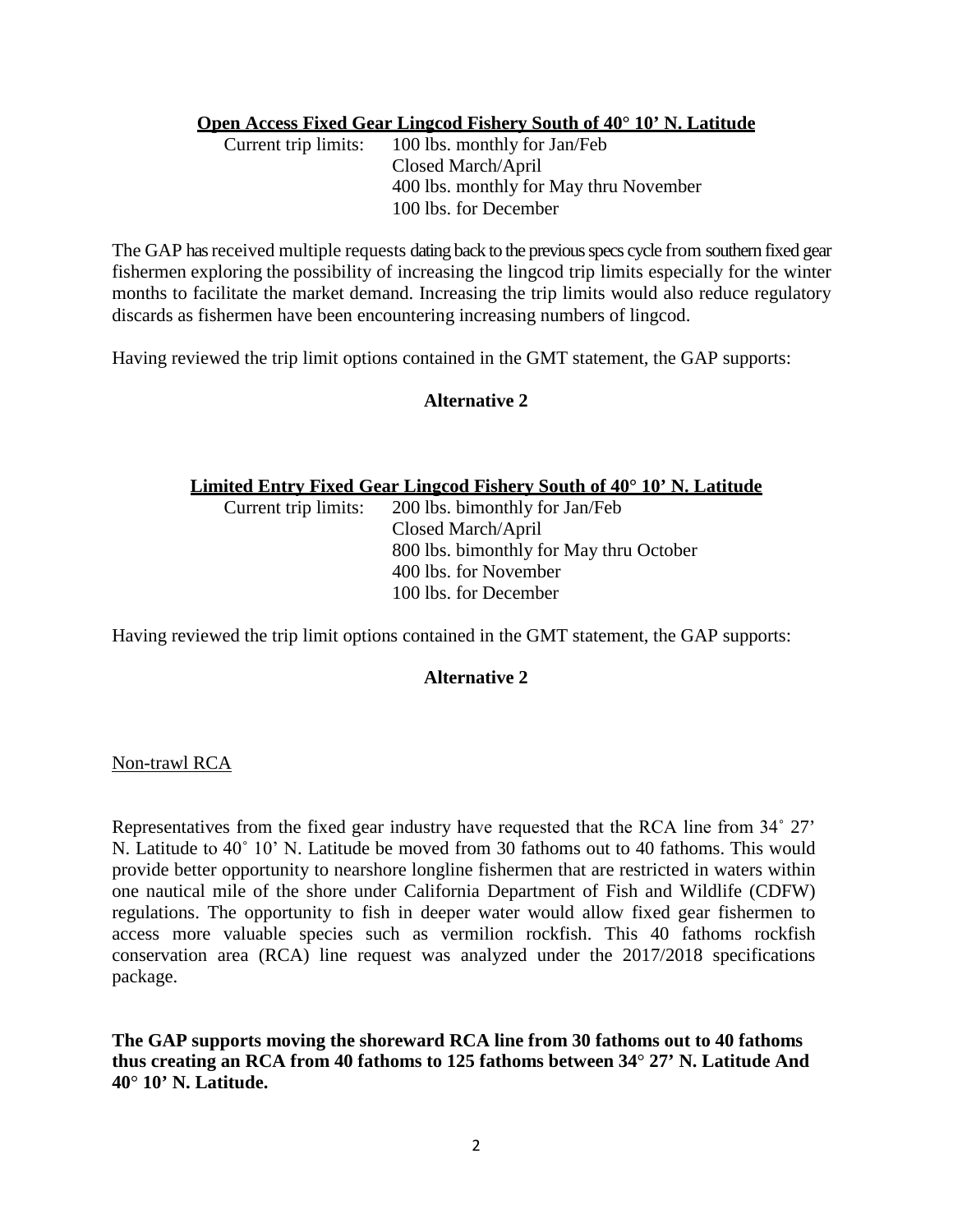#### At-Sea Whiting Sectors

The GAP considered the information and analyses developed by the GMT to inform Council consideration about releasing fish from the rockfish buffers to the Mothership (MS) and Catcher-Processor (CP) cooperatives. The Council established the rockfish buffers to provide an ability to respond to unforeseen catch events. The bycatch encounter rates are far and above the projected rates analyzed in the 2017-2018 specifications, especially for the CP sector. The MS sector has also had high bycatch events and closed Pool 1 prematurely. Council discussion in March and April 2017 was informed by similar bycatch projections used in the 2017-2018 specifications, which were biased low because of the fishery's past practices to avoid fishing in more northern areas with a higher prevalence of slope rockfish species. At the April 2017 meeting, the Council clearly recognized that if the at-sea whiting sectors were to avoid Klamath area salmon then the fleets would need to fish in those northern areas and anticipated that rockfish encounters would increase. For these reasons, the Council acted to recommend National Marine Fisheries Service (NMFS) provide additional Pacific ocean perch (POP) to the at-sea sectors and request the GMT prepare an analysis to support future releases of POP, darkblotched rockfish, and canary rockfish as necessary. Fishing performance in the at-sea sectors since May 15th has, generally, met the expectations discussed by the Council. That is, while target species catch rates have been positive, bycatch rates of rockfish have been higher than projected in the 2017-2018 specifications analysis. Therefore, the sum of this information supports providing additional rockfish from the buffers to the at-sea whiting sectors. The GAP recommends release of the full amounts for darkblotched rockfish (50 mt) and POP (25 mt) to the at-sea whiting sectors as soon as possible. The GAP also requests the Council consider release of canary rockfish from that buffer because this would provide at-sea whiting fishery participants additional flexibility in fishing on the slope and shelf in their efforts to catch their whiting allocations while minimizing, to the extent practicable, bycatch of rockfish and salmon. Additional rationale for the action, including why it is consistent with the groundfish FMP is attached as an appendix.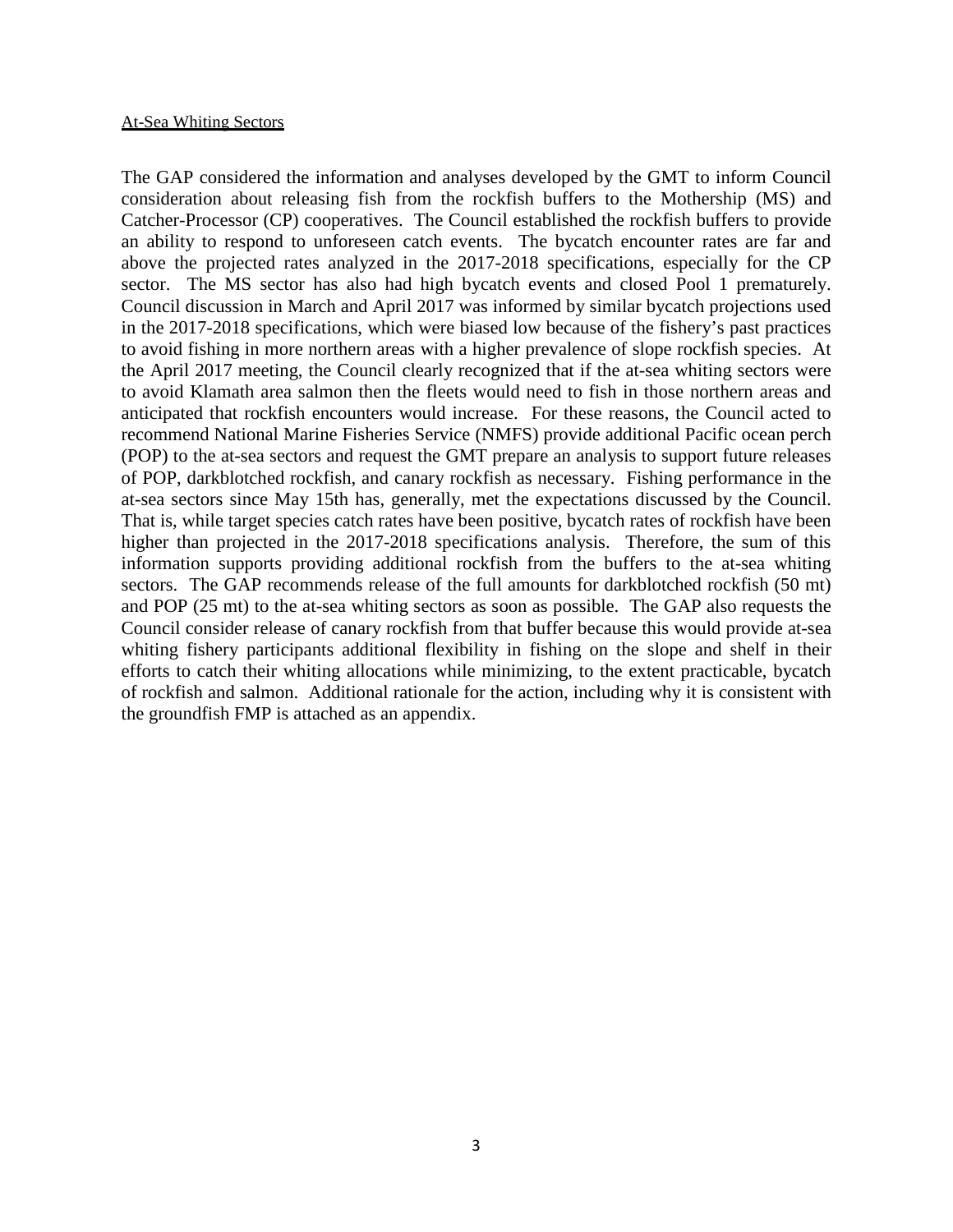## **Appendix to June 2017 GAP Inseason Management Report**

Rationale for Release of Rockfish Buffers to the At-Sea Whiting Sectors: Consistent with the Groundfish Fishery Management Plan (FMP), Informed by the Best Available Information, and the Need for Urgent and Timely Action

## **1. Consistent with the allocation framework in the FMP (Section 6.3.1)**

Per the FMP's Allocation Framework, "[t]he distribution of the whiting trawl allocation of [rockfish species with allocations] to individual whiting sectors will be done pro rata relative to the sectors' whiting allocation." The current regulations state "When recommending adjustments to the non-tribal deductions [that is, the current Council action], the Council shall consider the allocation framework criteria outlined in the PCGFMP and the objectives to maintain or extend fishing and marketing opportunities taking into account the best available fishery information on sector needs." Consistent with the FMP's allocation criteria about dependence on and economics of the fishery, release of additional rockfish to the at-sea sectors would support fishery participants that are heavily dependent on the whiting fishery and promote economic benefits to those fishery participants. It would also be consistent with the FMP's Allocation Framework to release rockfish from the buffers because it would help the Council achieve potential biological yield for the rockfish species and the whiting fishery. Finally, the action would be consistent with the Magnuson-Stevens Fishery Conservation and Management Act (MSA) goals and objective and, as noted below, the groundfish FMP; both of which are also included in the FMP's Allocation Framework.

## **2. Consistent with the goals and objectives of the FMP (Section 2.1)**

Providing additional fish from the buffers is consistent with and will promote achievement of the FMP's Management Goals, notably Goal 2 (Economics) and Goal 3 (Utilization). The action would fit within the FMP's Conservation Objectives because overall harvest will not exceed the annual catch limits (ACLs). The action would be consistent with the FMP's Economic Objectives, most notably Objective 1 – "attempt to achieve the greatest possible net economic benefit to the nation from the managed fisheries." The action would also be consistent with the FMP's Utilization Objectives, most notably Objective 9 – "Develop management measures and policies that foster and encourage full utilization (harvesting and processing), in accordance with conservation goals, of the Pacific Coast groundfish resources by domestic fisheries." Finally, the action is consistent with the Social Factors identified in the FMP, notably Objective 14 – "When considering alternative management measures to resolve an issue, choose the measure that best accomplishes the change with the least disruption of current domestic fishing practices, marketing procedures, and the environment" and "Objective 16 – Consider the importance of groundfish resources to fishing communities, provide for the sustained participation of fishing communities, and minimize adverse economic impacts on fishing communities to the extent practicable."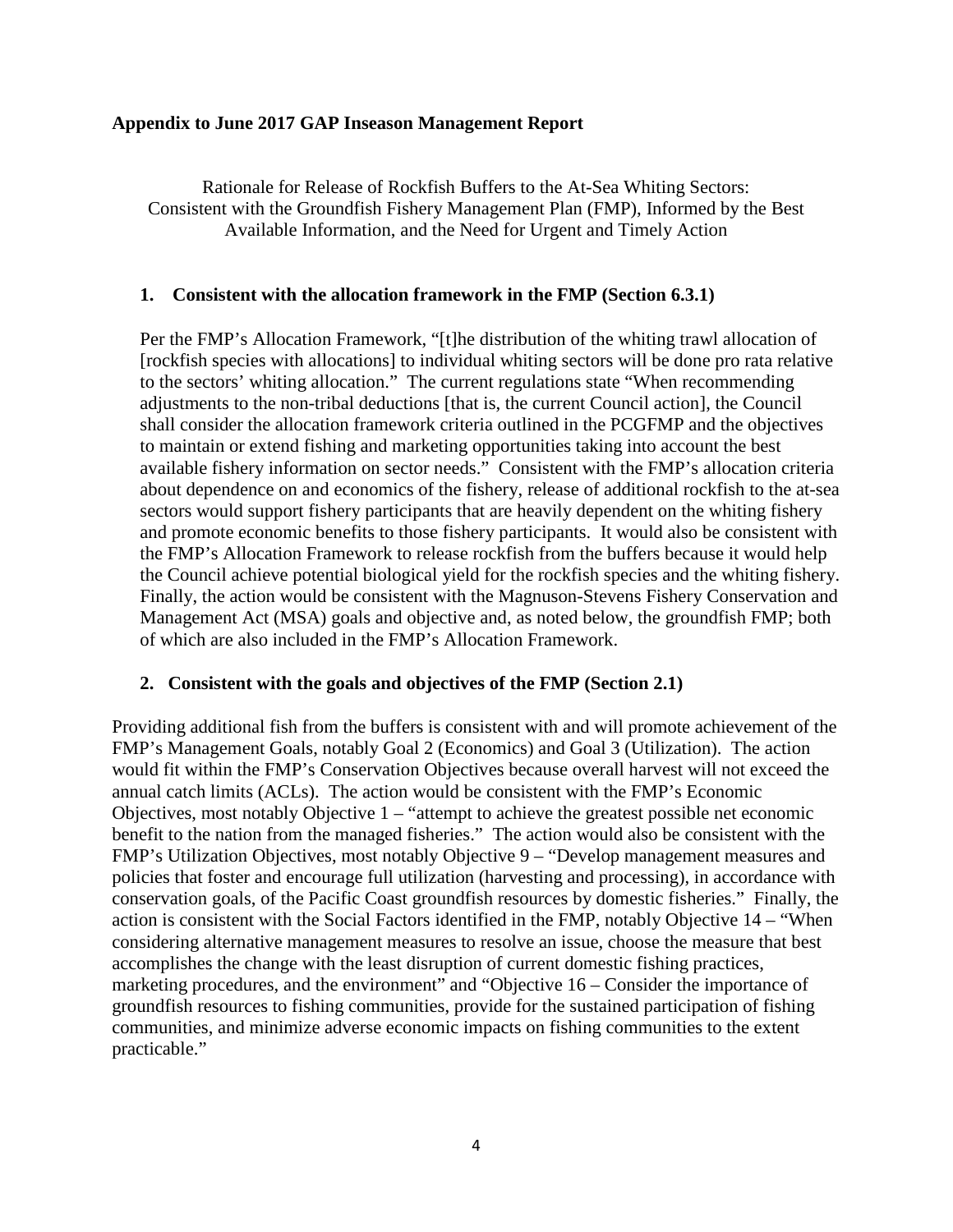## **3. Informed by recently available fishery information, particularly things we didn't know at the March and April Council meetings**

The bycatch encounter rates are far and above the projected rates analyzed in the 2017-2018 specifications, especially for the CP sector. The MS sector had high bycatch events and closed Pool 1 prematurely. Council discussion in March and April 2017 was informed by similar bycatch projections used in the 2017-2018 specifications, which were biased low because of the fishery's past practices to avoid fishing in more northern areas with a higher prevalence of slope rockfish species. At the April 2017 meeting, the Council clearly recognized that if the at-sea whiting sectors were to avoid Klamath area salmon then the fleets would need to fish in those northern areas and anticipated that POP and darkblotched encounters would increase. For these reasons, the Council acted to recommend NMFS provide additional POP to the at-sea sectors and request the GMT prepare an analysis to support releases of POP, darkblotched rockfish, and canary rockfish as necessary. Fishing performance in the at-sea sectors since May 15<sup>th</sup> has, generally, met the expectations discussed by the Council. That is, while target species catch rates have been positive, bycatch rates of rockfish have been higher than projected in the 2017-2018 specifications analysis. Therefore, the sum of this information supports providing POP and darkblotched rockfish from their respective buffers to the at-sea whiting sectors.

# **4. Urgency in facilitating a regulatory change (e.g. transfer of POP from the buffer), because a notice and comment rule (e.g. 6+ months) would prevent us from achieving the goals and objectives in the FMP**

The urgency of the need for additional POP and darkblotched rockfish is clear. Current encounter rates with these species are high. It is highly likely (if not inevitable) that both the CP and MS sectors will achieve their respective current allocations of rockfish well before their respective whiting allocations will be caught. Delay in releasing fish set aside for the distinct purpose of providing relief from this type of situation is not warranted. Any delay, beyond the normal Routine Management rulemaking timeframe, will be highly disruptive to the at-sea whiting sectors. If additional rockfish amounts are not provided as soon as possible, then the Council will not achieve the FMP Goals regarding economic benefit and full utilization.

# **5. Supported by analytical basis for the amount of buffer that the at-sea sectors are requesting, including discussion based on the allocation framework outlined in the FMP**

The GMT analysis clearly shows that the current rockfish allocations are likely to result in premature closure of the at-sea whiting sectors. The at-sea whiting sector participants are requesting a release of 25 mt from the POP buffer and 50 mt from the darkblotched rockfish buffer. While the GMT analysis appears to indicate that each at-sea sector might not close prematurely if smaller amounts are made available, smaller amounts would be highly disruptive for the at-sea sectors cooperatives. While a specific sector might appear to have sufficient amounts of rockfish, the seasonal pool structure of the MS fishery and the individual member company and vessel allocations within the CP sector means that smaller releases of rockfish buffer would prematurely closure MS seasonal pools and end the season of CP member companies. Moreover, release of the buffer in one action will result in less NMFS workload